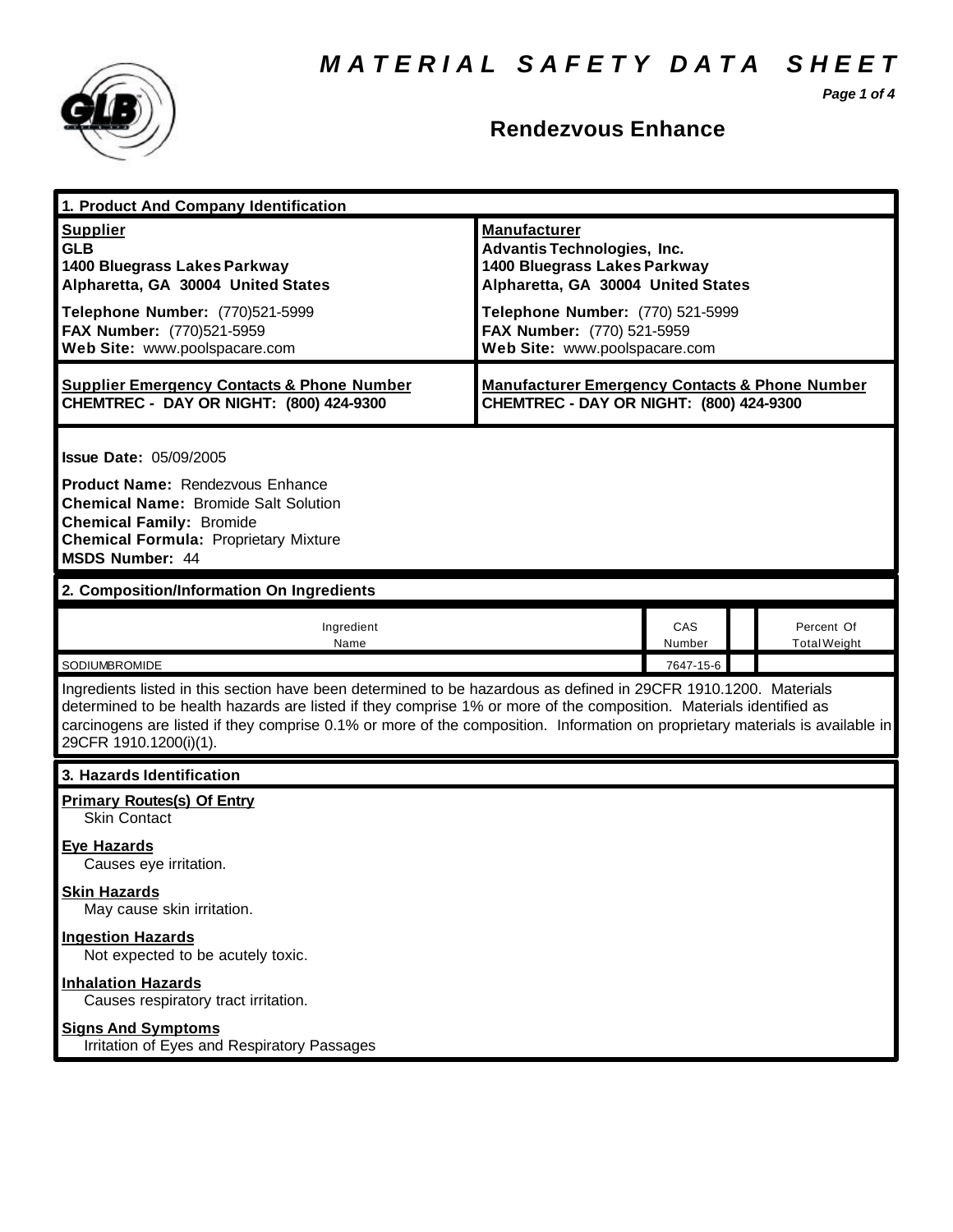### **Rendezvous Enhance**

| <b>First Aid (Pictograms)</b>                                                                                                                                                                          |
|--------------------------------------------------------------------------------------------------------------------------------------------------------------------------------------------------------|
|                                                                                                                                                                                                        |
|                                                                                                                                                                                                        |
|                                                                                                                                                                                                        |
| 4. First Aid Measures                                                                                                                                                                                  |
| <b>Eye</b><br>In case of contact, hold eyelids apart and immediately flush eyes with plenty of water for at least 15 minutes. Get<br>medical attention immediately.                                    |
| <b>Skin</b><br>In case of contact, immediately flush skin with soap and plenty of water.                                                                                                               |
| <b>Ingestion</b><br>Induce Vomiting. Drink large amounts of water. Contact a physician or poison control.                                                                                              |
| Inhalation                                                                                                                                                                                             |
| If inhaled, remove to fresh air.                                                                                                                                                                       |
| <b>Fire Fighting (Pictograms)</b>                                                                                                                                                                      |
|                                                                                                                                                                                                        |
| 5. Fire Fighting Measures                                                                                                                                                                              |
| Flash Point: n/a °F                                                                                                                                                                                    |
| <b>Extinguishing Media</b><br>Use the appropriate extinguishing media for the surrounding fire.                                                                                                        |
| <b>Fire Fighting Instructions</b><br>Firefighters should wear self-contained breathing apparatus and full protective gear.                                                                             |
| 6. Accidental Release Measures                                                                                                                                                                         |
| Clean up spill immediately. Contain and/or absorb spill with inert material (e.g. sand, vermiculite). Flush spill area with<br>water. Use appropriate containers to avoid environmental contamination. |
| 7. Handling And Storage                                                                                                                                                                                |
| <b>Handling And Storage Precautions</b><br>Keep out of reach of children. Store material in a cool and dry place.                                                                                      |
| <b>Storage Precautions</b><br>Do not Reuse container                                                                                                                                                   |
| <b>Work/Hygienic Practices</b><br>Use safe chemical handling procedures suitable for the hazards presended by this material.                                                                           |
| <b>Protective Clothing (Pictograms)</b>                                                                                                                                                                |
|                                                                                                                                                                                                        |
|                                                                                                                                                                                                        |
| 8. Exposure Controls/Personal Protection<br><b>Engineering Controls</b>                                                                                                                                |
|                                                                                                                                                                                                        |

Local exhaust acceptable. Special exhaust not required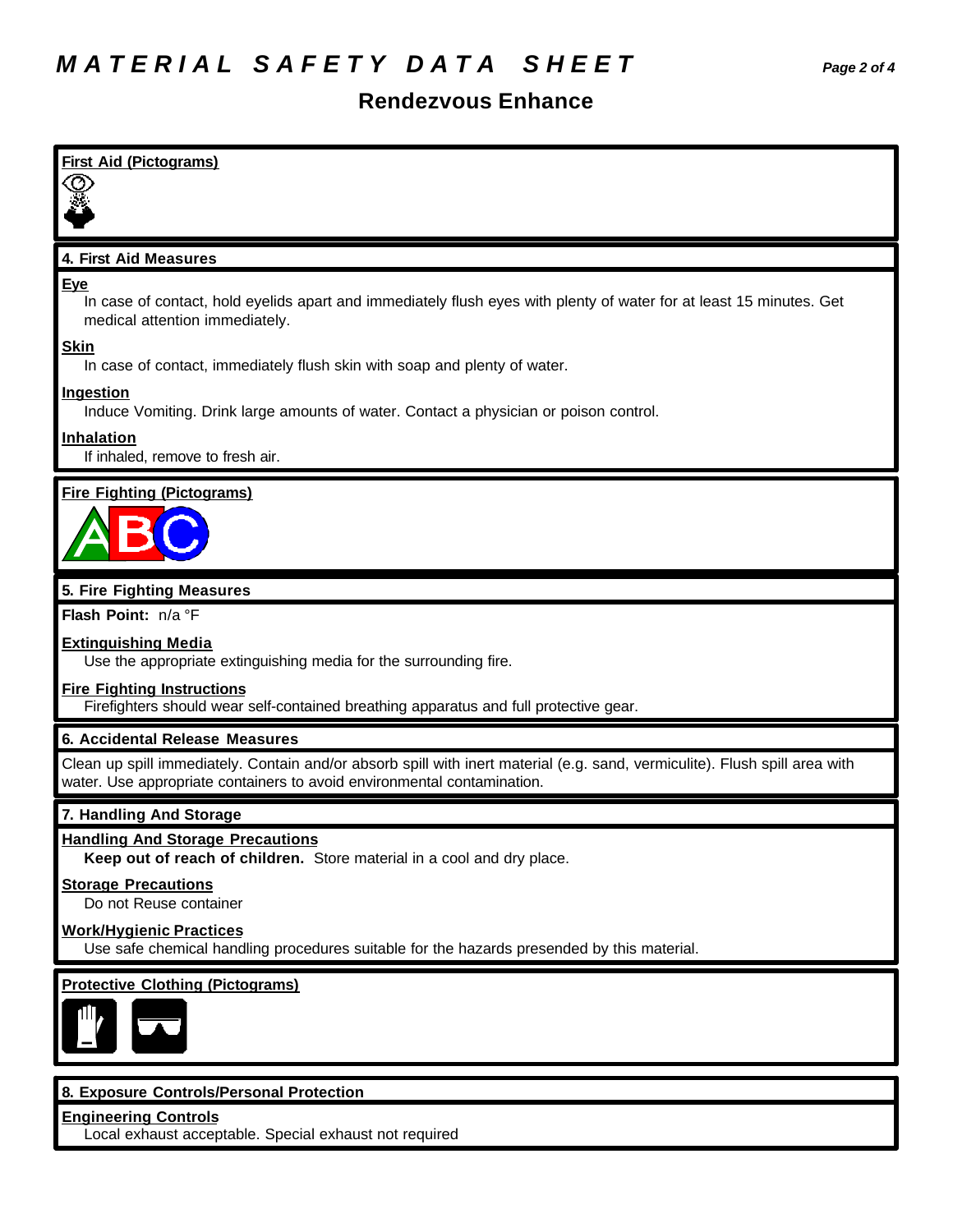# *M A T E R I A L S A F E T Y D A T A S H E E T Page 3 of 4*

### **Rendezvous Enhance**

| 8. Exposure Controls/Personal Protection - Continued                                                                                                                                                                                                                                                                                                  |
|-------------------------------------------------------------------------------------------------------------------------------------------------------------------------------------------------------------------------------------------------------------------------------------------------------------------------------------------------------|
| <b>Eye/Face Protection</b><br>Safety glasses with side shields or goggles.                                                                                                                                                                                                                                                                            |
| <b>Skin Protection</b><br>Chemical-resistant gloves.                                                                                                                                                                                                                                                                                                  |
| <b>Respiratory Protection</b><br>General room ventilation is normally adequate.                                                                                                                                                                                                                                                                       |
| 9. Physical And Chemical Properties                                                                                                                                                                                                                                                                                                                   |
| <b>Appearance</b><br>Clear liquid                                                                                                                                                                                                                                                                                                                     |
| Odor<br>None                                                                                                                                                                                                                                                                                                                                          |
| <b>Chemical Type: Mixture</b><br><b>Physical State: Liquid</b><br>Melting Point: n/a °F<br>Boiling Point: 212 °F<br>Specific Gravity: 1.300-1.385<br>Molecular Weight: NOT DETERMINED<br>Percent Volitales: NOT DETERMINED<br>Vapor Pressure: NOT DETERMINED<br>pH Factor: 7.5<br>Solubility: SOLUBLE IN WATER<br><b>Evaporation Rate: &gt; Water</b> |
|                                                                                                                                                                                                                                                                                                                                                       |
| 10. Stability And Reactivity                                                                                                                                                                                                                                                                                                                          |
| <b>Stability: STABLE</b><br>Hazardous Polymerization: WILL NOT OCCUR                                                                                                                                                                                                                                                                                  |
| <b>Incompatible Materials</b><br><b>Acids and Oxidizers</b>                                                                                                                                                                                                                                                                                           |
| <b>Hazardous Decomposition Products</b><br>Bromine gas                                                                                                                                                                                                                                                                                                |
| 11. Toxicological Information                                                                                                                                                                                                                                                                                                                         |
| <b>Acute Studies</b><br>No Data on Mixture.                                                                                                                                                                                                                                                                                                           |
| 12. Ecological Information                                                                                                                                                                                                                                                                                                                            |
| <b>Ecotoxicological Information</b><br>No Data on Mixture                                                                                                                                                                                                                                                                                             |
| 13. Disposal Considerations                                                                                                                                                                                                                                                                                                                           |
| Refer to applicable local, state and federal regulations as well as industry standards.                                                                                                                                                                                                                                                               |
| 14. Transport Information                                                                                                                                                                                                                                                                                                                             |
| <b>Proper Shipping Name</b><br>NOT REGULATED                                                                                                                                                                                                                                                                                                          |